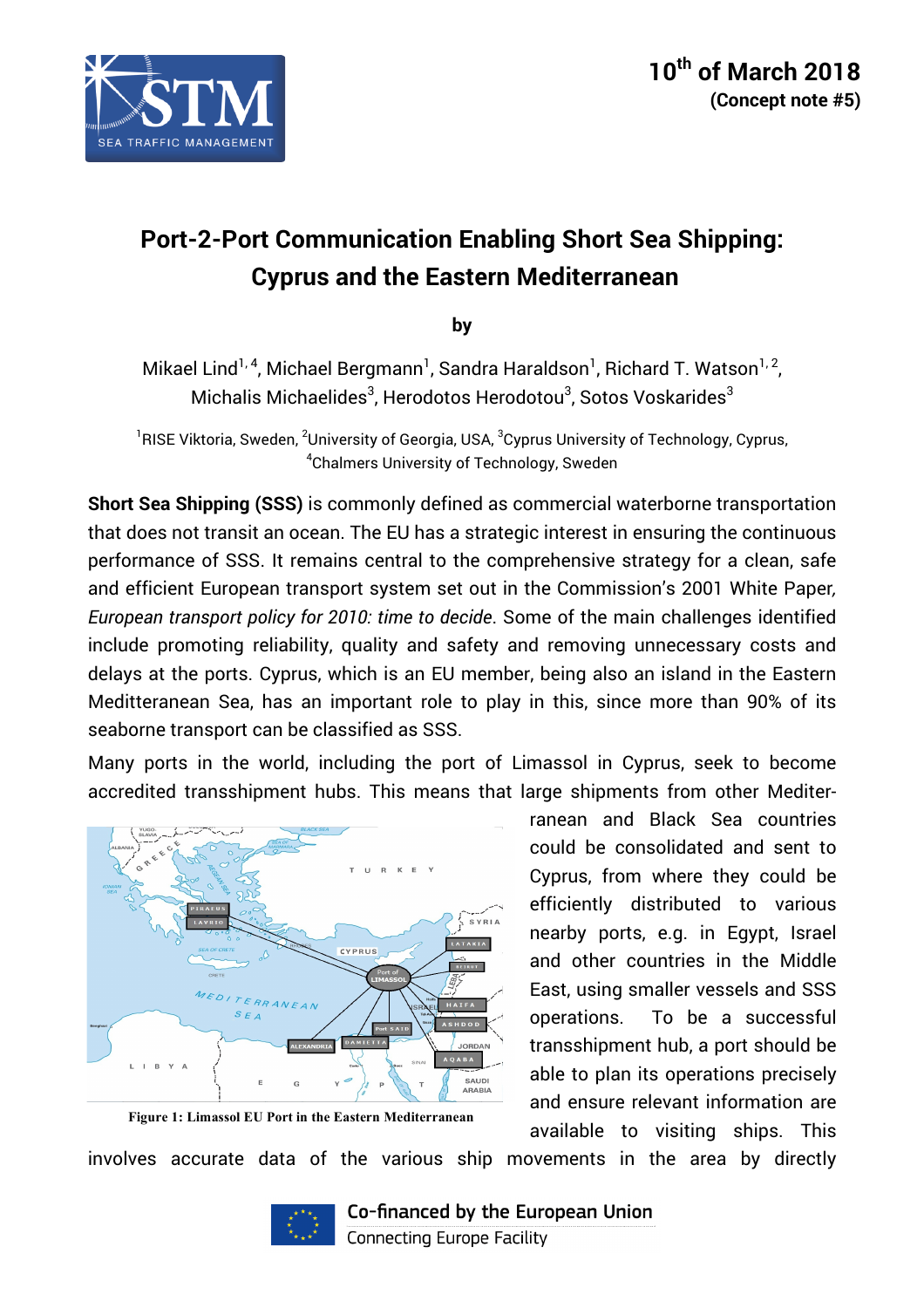

communicating with ships and neighboring ports. This is particularly important for Cyprus as the distances between Limassol and its neighboring ports are quite small (see Fig. 1).

This article investigates the benefits of **Port-2-Port (P2P)** communication as a lubricant of short sea shipping. Such functionality is of particular importance to the various operators at Limassol, including the terminals. Note that since January 2017, following privatization, the operations at the port of Limassol are been handled by three private operators: DP World (general cargo and cruise terminal), Eurogate (container terminal) and P&O Maritime (pilotage, towage and mooring services). The main problem currently identified by all operators is the inability of ships / shipping agents to provide accurate estimates of their intended arrival (ETA). According to Constantinos Aristidou, the berth planner of P&O Maritime: "*Normally the shipping agents announce the incoming vessels on the PCS1 about a week before, however, it sometimes happens that this announcement is made only 8 hours before arrival!*" This, combined with the short routes between Limassol and the surrounding ports creates a serious coordination problem for planning the various operations on the port side in order to promptly receive a ship (just-in-time) without any unnecessary delays. As Constantinos adds: "*The distance between the port of Limassol and some of the closest surrounding ports in the area is about 150 miles, which means it would only take about 10 hours to reach Limassol from those destinations.*"

### **Successful operations require planning**

Port operators need a sound framework and accurate data for planning their operations. To realize a port call that meets expectations, such as fast turn-around, just-in-time operations, and minimal waiting times for all involved, port operators need to ensure that all involved parties have access to necessary data for their own planning in a timely fashion. This includes both data related to a port's internal capabilities, such as the availability of resources and infrastructure required to serve a ship, as well as data on external conditions, such as the progress of a ship travelling towards a specific port. This means, for example, the ability to forecast with high precision the time of departure of a ship from a specific berth location, especially when another ship is planning on using the same berth location in the near future. The same goes for ship movements in that a port

 $\overline{a}$ 



<sup>&</sup>lt;sup>1</sup> Port Community System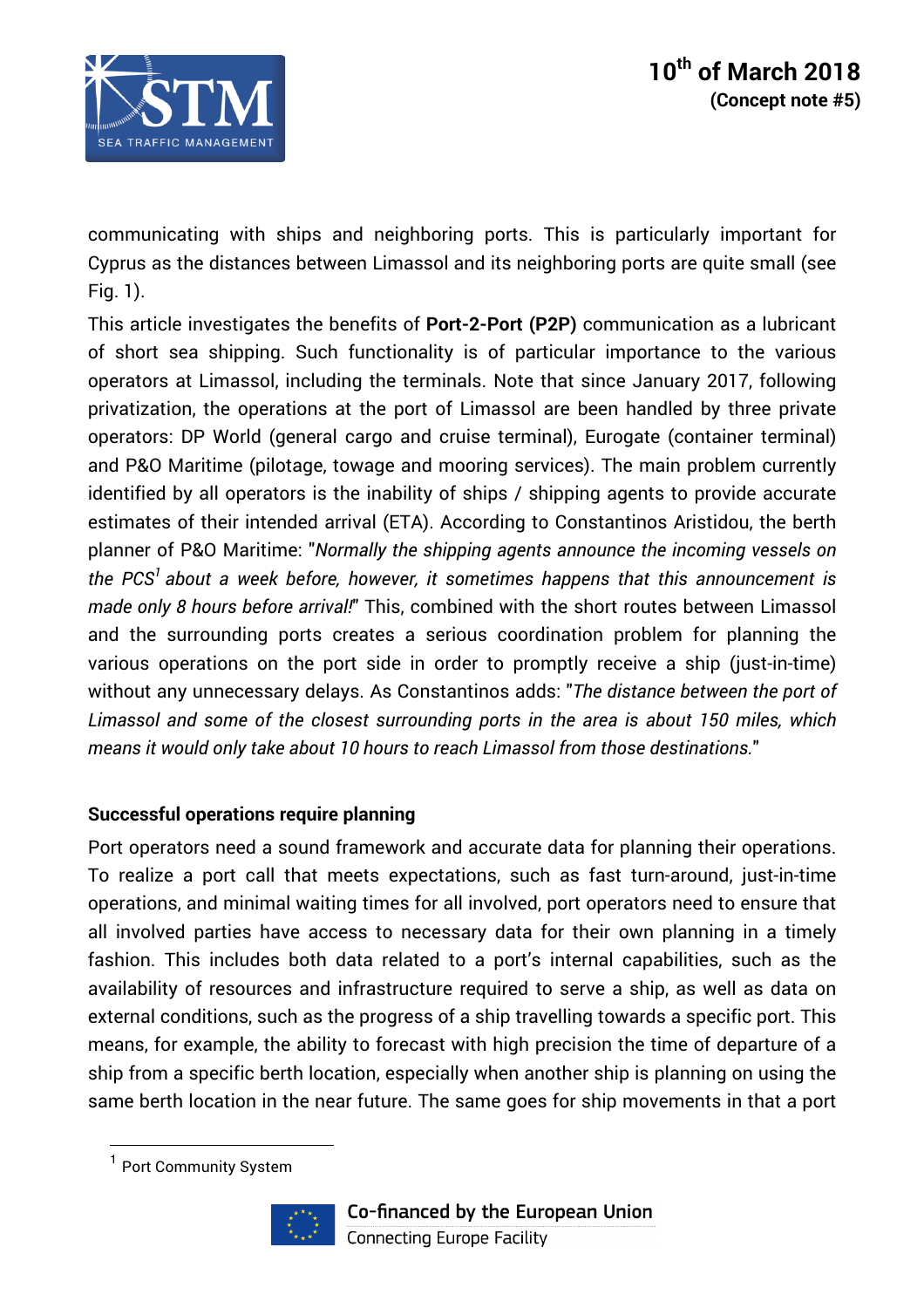

should be able to forecast with high precision the estimated time of arrival of a particular ship to its service area.

The weakest link in a port call's chain of operations often determines its success. Therefore, all actions associated with a port call need to be considered. For example, a port may have streamlined coordination of all its internal operators (pilots, tug-boats, linesmen, terminals), but a wrong estimate of the time of arrival can easily disrupt the whole process. Consider, for example a hypothetical scenario where a ship is scheduled to depart from the port of Haifa at 8pm and arrive the next day to the port of Limassol at 4am. The ETA has been properly entered into the PCS of Limassol by the corresponding shipping agent one week in advance. Now, due to unforeseen problems (e.g., bad weather, crane malfunction, strike) at Haifa, the ship is not able to depart on the scheduled time. However, nobody notifies Limassol of this change. As a result, at 4am the next day the port of Limassol is expecting to receive a ship which is still in Haifa. Note, that this situation could have been easily avoided if the ports of Haifa and Limassol were able to communicate with each other. According to Constantinos Aristidou (P&O Maritime, Berth Planner): "*Port-2-port communication can really help in improving the predictability of the vessels arrival time at the port of Limassol, especially in situations of unforeseen delays at the previous port like bad weather or strikes.*"

The importance of P2P communication in providing timely and valid information to the ship owners is also highlighted by Captain Stelios Colombos, currently a VTS operator in the port of Limassol. To the question of whether P2P communication can help, Stelios reply was: "*In my opinion, of course. The ultimate purpose of the entire system is to provide ship-owners with timely and valid information about the foreseeable status of the ports so they can plan where to load and unload their ships.*" The cost of bad planning for ship owners is also highlighted in the following example provided by Captain Stelios: "*For example, consider a ship which is in the port of Alexandria and is expected to be unloaded on 10-03-18 at 12.00 local time, and is expected the following day at the port of Limassol. The ship's agent will make arrangements for the arrival of the ship, that is to say, tugs, pilot, mooring men, which entails a fairly large cost to the ship-owner. Suppose now, there will be a delay in the ship's departure from the port of Alexandria either due to weather or asymmetric situations without the agent being informed at Limassol about this delay. The cost to the shipowner will be enormous!*" Captain Colombos provides an important dimension for the need of P2P communication, that of saving money for the ship owners. In his own words: "*That*

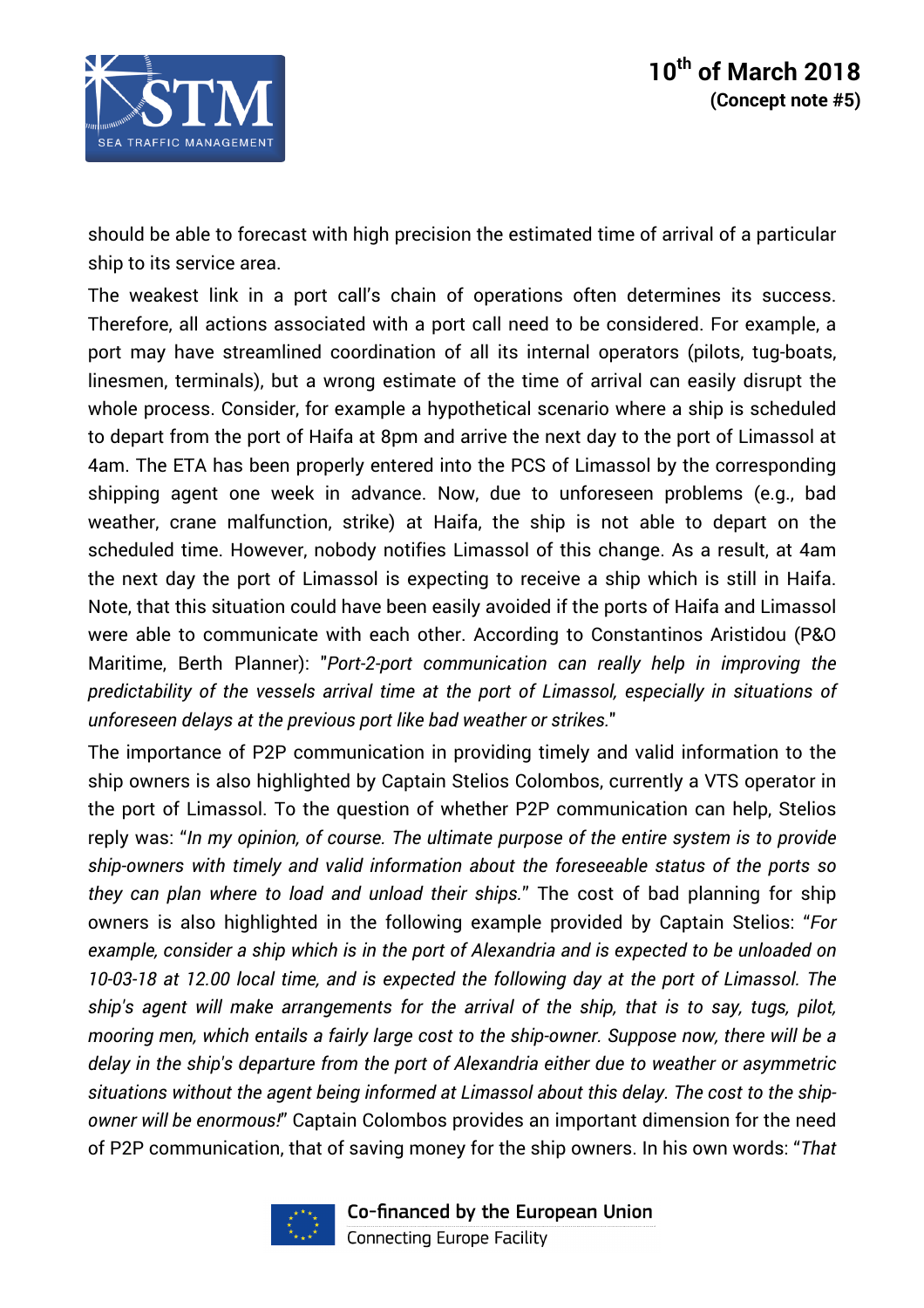

*is why I am convinced that concertation between ports is imperative for valid, timely, information of all those involved in the management of the ship in order to avoid unnecessary expenses that will result in financial suffocation and strangulation of ship-owners and possibly large job losses in the maritime sector.*"

## **PortCDM for increased efficiency in short sea shipping**

In order to both manage and avoid unforeseen disruptions, Sea Traffic Management introduced Port Collaborative Decision Making (PortCDM) (see Fig. 2) for expanding the planning horizons of port call processes, and the alignment of all actors in port call operations. Coordination is based on standardized data sharing that reflects the spatial and temporal nature of a port call. These shared data can also constitute a valuable system of records for efficiency analysis and port planning.

PortCDM builds upon the idea that timestamps being used in the systems of production of port operations are captured and associated to each other in a system of records<sup>2</sup>. These time stamps do concern different dimensions of the port call process, from the ship intending to arrive to the port area until it leaves again after having been served according to the purpose of call. In order for the port call process to be realized as efficient as possible, all involved actors need to be aligned in their operations and thereby, integrated performance throughout the port call process is expected to be achieved. By capturing everybody's time stamps, such as agreements of operations, planned ship movements, outcomes of service deliveries and movements, the involved actors can get insights of the consecutive progress providing a basis for the planning. PortCDM builds further on that information is being shared as close to real-time as possible, providing all involved actors common situational awareness. This enables all of them to adjust their own plans accordingly and to make updates independently as they occur (long time before, just before, or even during the actual port visit).

 $^2$  Lind M., Bergmann M., Haraldson S., Watson R.T., Park J., Gimenez J., Andersen T. (2018) Enabling Effective Port Resource Management: Integrating Systems of Production Data Streams, STM Validation Project



 $\overline{a}$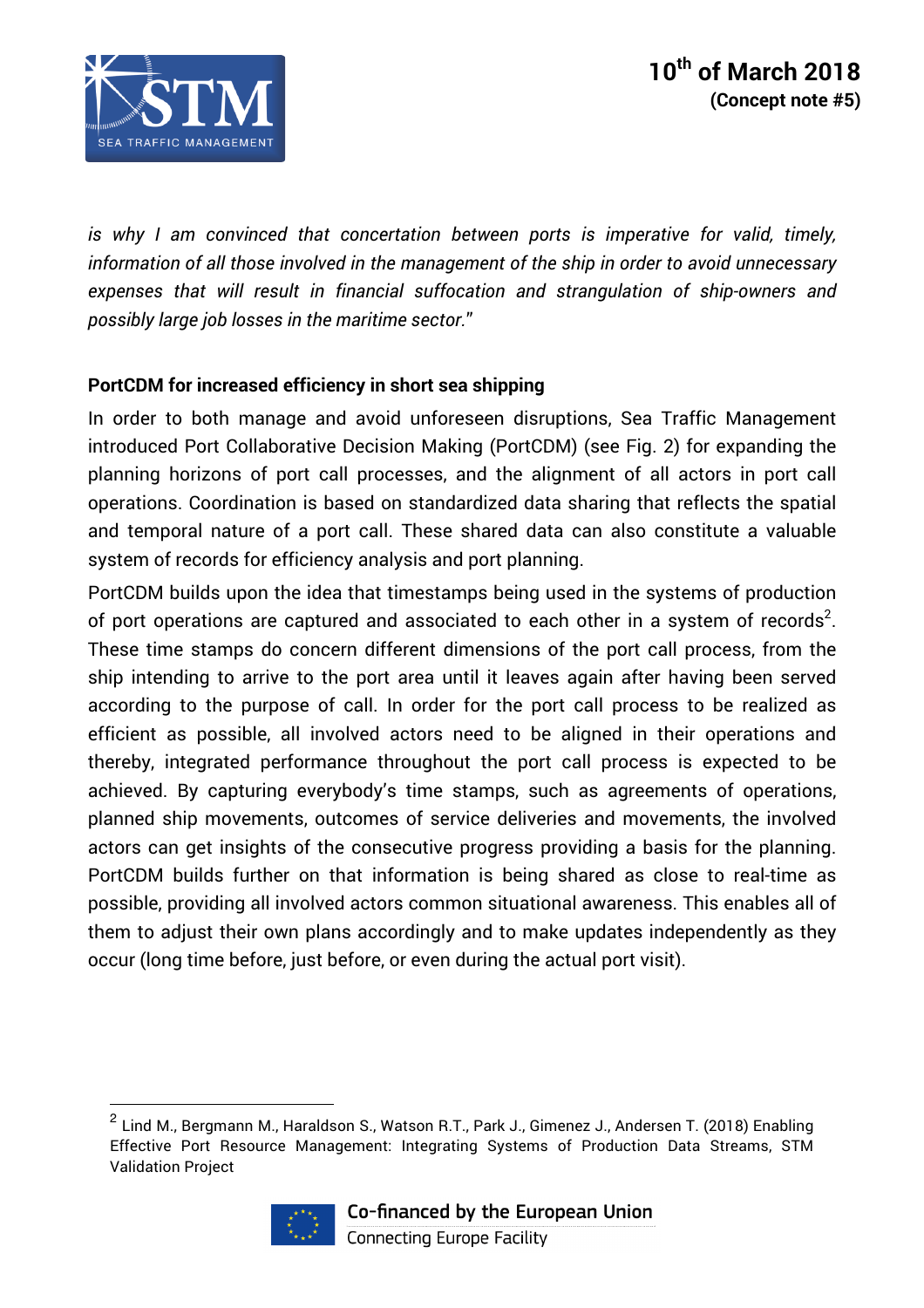





**Figure 2: Philosophy and benefits of PortCDM as one of the enablers of Sea Traffic Management (STM)**

Short sea shipping is particularly challenging because of the short horizon for the planning of operations. PortCDM can assist by supporting the exchange of standardized messages between neighboring ports. As identified within the STM validation project, there is a desire for the next port in line to know about the progress in the previous port and also to know about the status in the next port in a sequence of port visits. Special focus is directed towards the provision of timestamps of the estimated and actual time of departure from the previous port visit (ETD, ATD) and the estimated

time of arrival (ETA) to the next port. These timestamps when accurately communicated between ports can form the basis for better coordination of the port call activities at the port of destination, especially when there is only a short distance between the ports that the ship is steaming. Equally important, of course under SSS conditions is to continually track the vessel at sea, either by continuous ship-2-port communication or by other means of tracking, once the voyage begins. Ship-2-port communication within STM is enabled through the exchanging of voyage plans in a standardized format between the ship and the destination port. At this point we should emphasize that the various decisions made at the previous port (e.g., slowing down port operations due to insights of what is happening in the next port) can never be dedicated to the port itself. They are just an information component building up the situational awareness for everyone, including the captain of the ship and the shipping company. Do also note that the captain of the ship is the one that would decide when to leave berth.

Of course, for this to become reality the ports and ships have to be able to communicate by digital means in a common language. STM addresses this need by promoting information services using standardized data exchange formats (e.g. the route exchange format (RTZ) and the port call message format (PCMF)). For the P2P communication, this

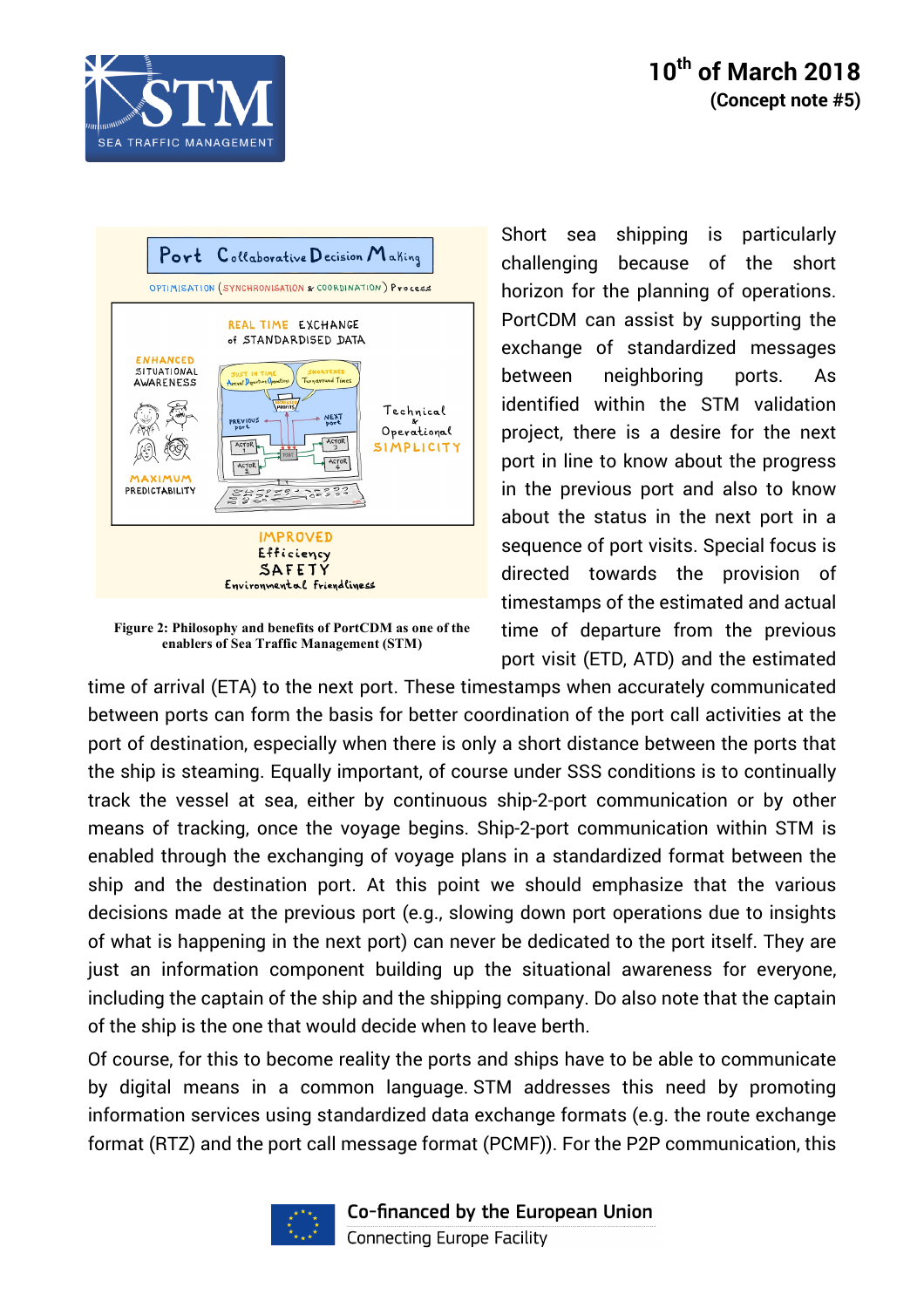

is enabled by the Port Call Message Format (PCMF). Facilitated by PortCDM as a STM enabler, the ultimate objective is to ensure high reliability and accuracy of timestamps for all involved actors based on shared and common situational awareness. This can be achieved by adopting principles for ensuring a high degree of predictability, such as the combination of multiple data sources providing time stamps in real time and the fact that actors are aligned with each other in terms of information awareness. Adopting PortCDM for increased efficiency in short sea shipping, the systems of production capturing several ports operations is empowered by regionally connected systems of records.

## **Cyprus in the international maritime sector**

The role of Cyprus as an international shipping centre was established about 55 years ago. Cyprus has managed to attract shipping companies due to its excellent maritime infrastructure, and a high level of expertise, particularly in the fields of surveying, shipbrokering and maritime insurance. Today, the Cyprus Registry is classified as the 22nd largest merchant fleet globally and the 3rd largest fleet in the European Union, with approximately 900 ocean going vessels of a gross tonnage exceeding 49 million tons $^3$ . It is estimated that approximately 4% of the world's fleet and around 20% of global thirdparty ship management activities are controlled from Cyprus. For the companies established in Cyprus, around 87% are controlled by Cypriot and EU interests<sup>4</sup>. The island's ports have developed purpose-built container terminals and Cyprus is one of the first countries of the Eastern Mediterranean to use specialized gantry cranes. Moreover, the island is now considered one of the most important cruise centers and transportation hubs in the region. The Cypriot Government's vision is to develop initiatives that will further expand Cyprus's role as a communication bridge between the European Union and the countries of Middle East, such as Egypt, Jordan, Lebanon, and Israel. In addition, the interest of major shipping organizations in using hub ports in the region has increased the need for upgrading the infrastructure and for providing more cost-efficient service.

 $4$  Cyprus as a maritime centre. Department of Merchant Shipping (2017) http://www.mcw.gov.cy/mcw/dms/dms.nsf/cypmarcentre\_en/cypmarcentre\_en?OpenDocument



 $\overline{a}$ 

 $3$  Smart Specialisation Strategy for Cyprus. Directorate General for European Programmes, Coordination and Development (2015)

http://www.dgepcd.gov.cy/dgepcd/dgepcd.nsf/page44\_en/page44\_en?OpenDocument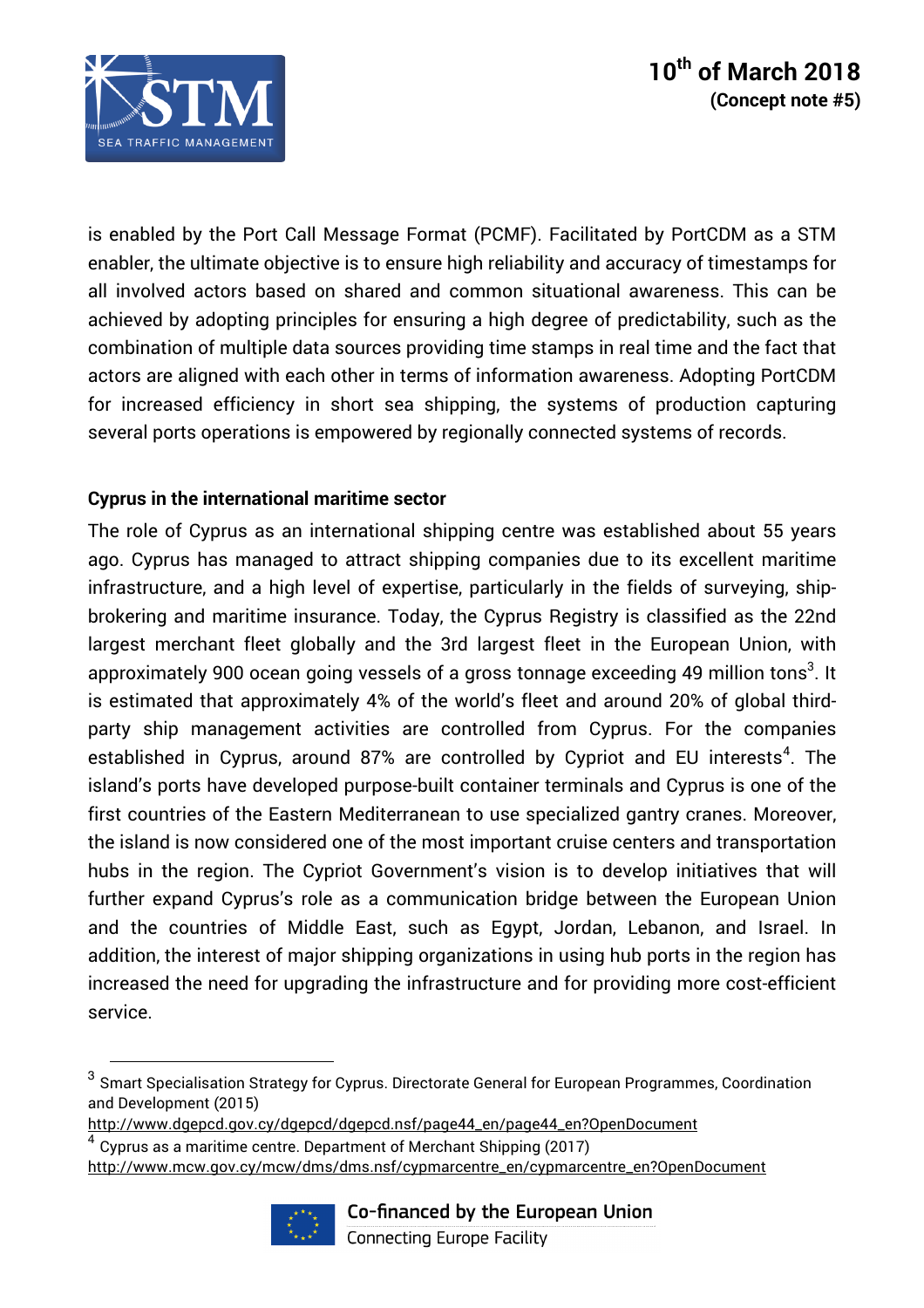

# **10th of March 2018 (Concept note #5)**

### **Short sea shipping in the Cyprus context**

The general objective of the STM Validation Project is the efficient management of sea traffic, while at the same time ensuring safety and environmental sustainability. Towards this end, the ports of Cyprus – and especially Limassol – will have a vital role to play due to Cyprus' strategic location. Fig. 3 shows an analysis of the traffic from and to Limassol for the year 2015. Cyprus can become a center of gravity, exchanging information with ships in the Eastern Mediterranean region for optimizing their routes and avoiding possible hazards. Moreover, the geographical location of Cyprus encourages the use of Cyprus ports as transshipment hubs for short sea shipping. Another favoring factor is the political stability of Cyprus relative to several countries in the region.



**Figure 3: Traffic to and from port of Limassol (2015)**

The port of Limassol is one of the 13 ports where the PortCDM will be validated during the STM project. The establishment of PortCDM at the Port of Limassol can be an important milestone in enabling short sea shipping. The PortCDM platform will enable real-time situation awareness to all participants involved in the port's maritime activities for the purpose of increasing operational efficiency within and around the port. The scope of this work extends from coordinating port call operations within

the port to collaborative decision making across ports (see port call synchronization

ship-to-port, port-to-port). More specifically, new services for port-to-port collaboration will be explored and developed as part of this objective.

### **Benefits of enhanced port-2-port collaboration**

The STM project is expected to have a lasting impact on the maritime sector at both the national and international level. It will contribute towards the efficient management of